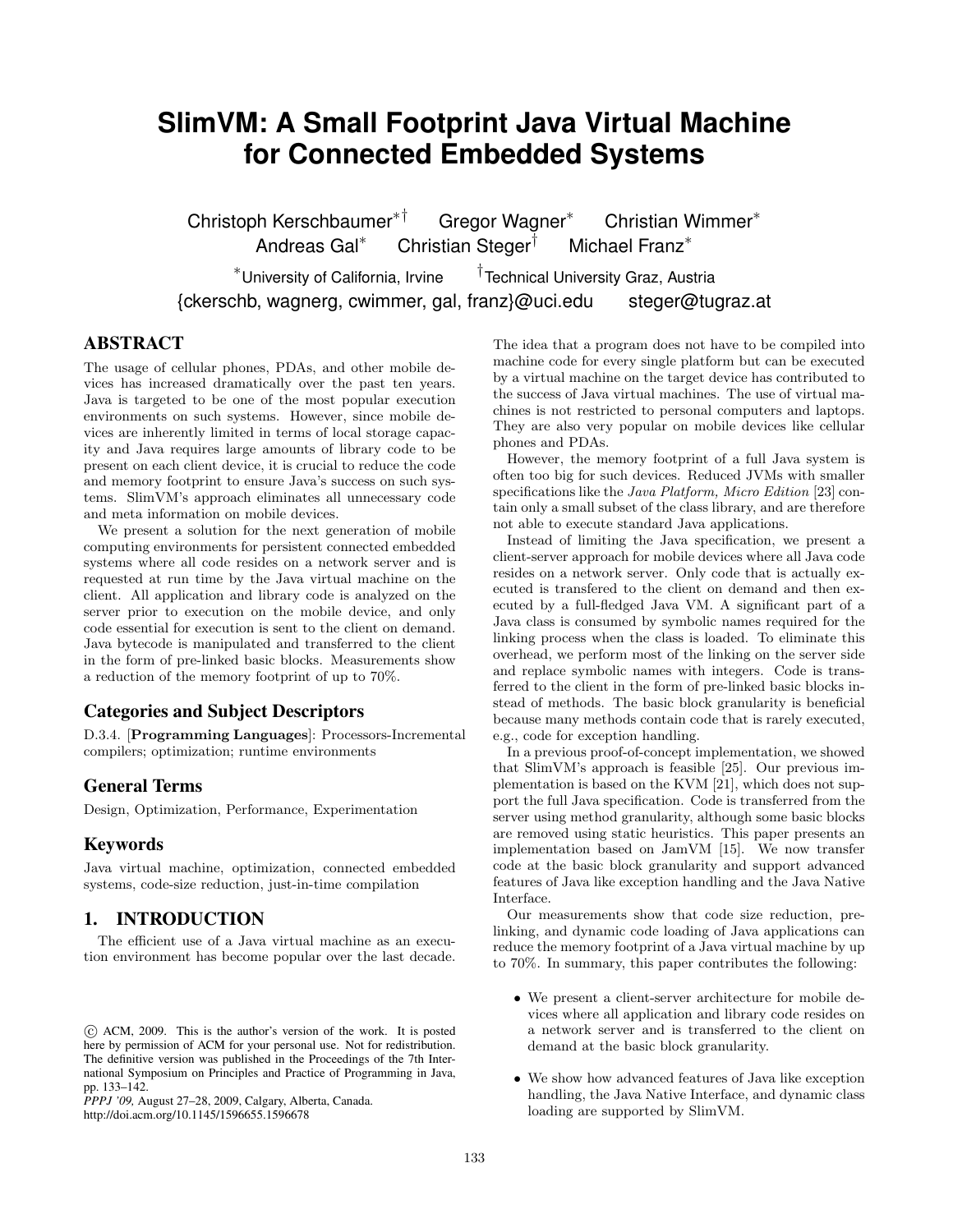• We evaluate our implementation and show the impact on memory footprint and network transfer.

The remainder of this paper is structured as follows. Section 2 gives a brief overview of the overall architecture of SlimVM's approach. Section 3 presents how the server preprocesses code before it is transferred to the client on demand. Section 4 describes the modifications of the client virtual machine. Section 5 evaluates our implementation. Section 6 presents related work, and Section 7 summarizes and concludes our contributions.

# 2. SYSTEM STRUCTURE

The implementation of SlimVM is based on the open source Java virtual machine JamVM [15], a JVM designed for small memory footprint. The size of the stripped executable on PowerPC is approximately 220 KB and on Intel approximately 200 KB. It has a highly optimized interpreter for bytecode execution and uses a mark-and-sweep garbage collector. Unlike other lightweight JVMs, it supports the full Java specification including object finalization, the Java Native Interface, and reflection. It relies on the GNU Classpath Java library [10], which consists of about 7300 classes with a total size of about 15 MB.

The principal approach of SlimVM is the idea that a Java virtual machine can be divided into two: server and client. The server is in charge of analyzing the whole program prior to execution on the mobile device. The client is strippeddown to the functionality of receiving and executing modified bytecode instructions. This structure allows all application and library code to remain on the server, and only the parts of the code that are going to be executed are transferred to the client at run time.

A compiler such as javac translates a Java program into a hardware and operating system independent binary format, known as the class file format [14]. As illustrated in Figure 1, the slim compiler processes every class file needed by the Java application to be executed. It translates the class into a new slim class format that does not include any actual bytecode instructions. All bytecode instructions are kept separately in the form of basic blocks. Whenever possible basic blocks are pre-linked. Symbolic references to other methods and fields are already resolved, i.e., the resolution for bytecode instructions that refer into the constant pool are done on the server before sending information to the client.

In our implementation, each class and each method are represented by a unique integer number, and field names are replaced with memory offsets. Calls for statically bound methods reference the appropriate method number directly. Only dynamically bound methods require a method search at run time. However, this search is also based on the method number and not on the method name.

As illustrated in Figure 2, client and server are connected via a network connection. The server offers a number of callback functions in order to support dynamic loading of classes in the slim class format, bytecode instructions in form of basic blocks, and meta information. If the connection is lost or cannot be established SlimVM shuts down. In this case no class information and no bytecode instructions can be requested and therefore no Java program can be executed.

Due to the fact that class file information and bytecode instructions are kept separately on the server, it is possible



Figure 1: System structure of SlimVM



Figure 2: Client-server architecture

that only that parts of the code which are going to be executed are transferred to the mobile device. The analysis is not feasible for native code libraries that are invoked using the Java Native Interface (JNI), so all such libraries are kept on the client. From the point of view of the running Java application, the network connection is not visible, so the application executes as if it was fully loaded on the mobile device. Therefore, all application data files are stored on the client as well.

#### 3. SLIM COMPILER

The slim compiler translates Java class files into the new slim class format. It uses the Byte Code Engineering Library BCEL [6], a library that provides a simple API for decompressing, modifying, and recomposing binary Java class files. BCEL exposes all of the binary components and data structures declared in the JVM specification as objects. We use these objects to modify and to generate new bytecode.

We modify the following sections of a standard Java class file: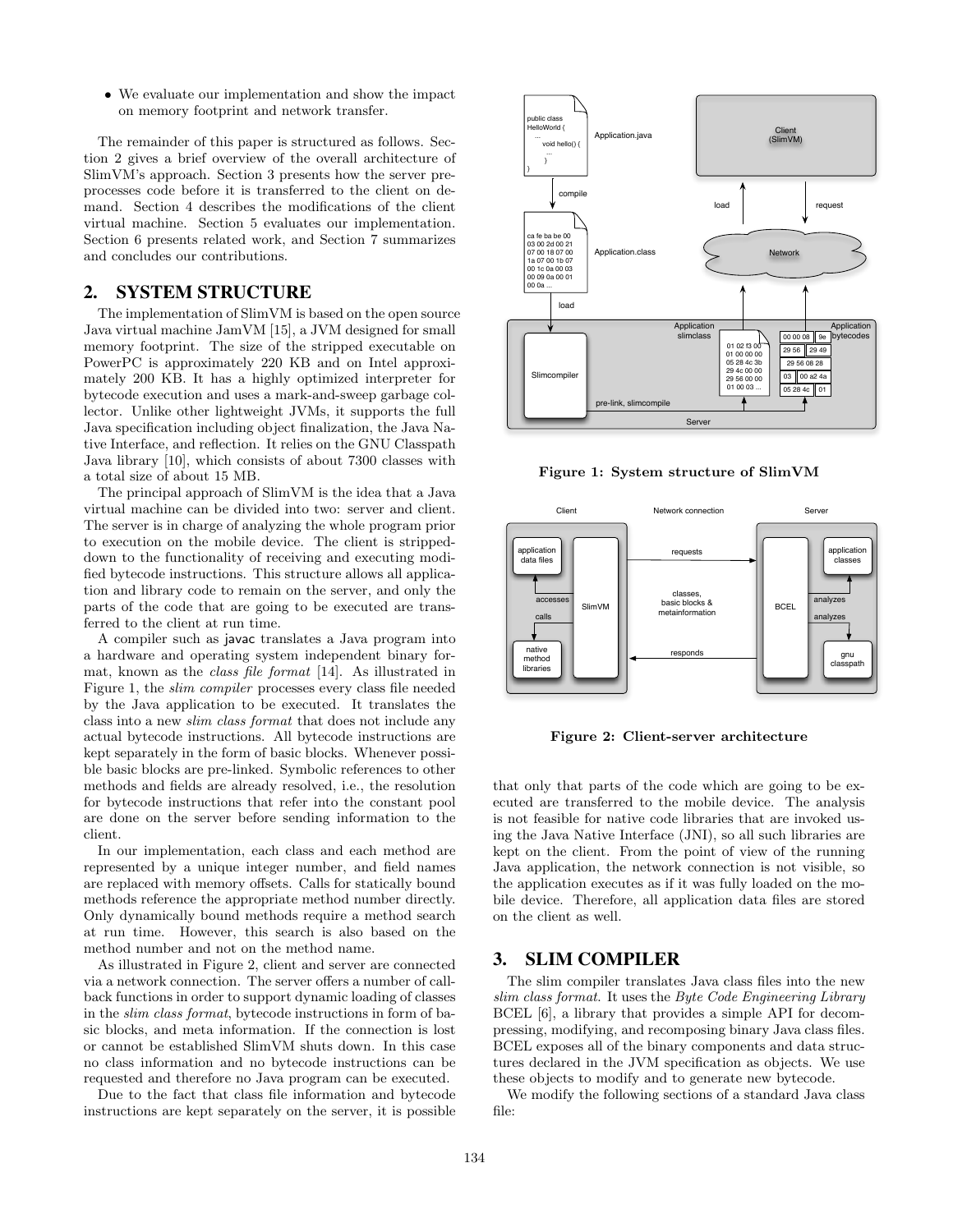- A Header that contains the version of the used class format, several flags like access rights and class attributes.
- Fields define the names and types of instance and class fields.
- The *Constant Pool* is used to store constants and symbolic names
- *Methods* contain the method names and signatures together with bytecodes and other method attributes.

The constant pool is a table of constants in each class that contains values, ranging from numeric constants known at compile time, to method, field, and class references that must be resolved at run time. In order to keep the bytecode short, typically all constants are referenced by the bytecode using an index into the constant pool. Although one constant can be referenced by multiple bytecodes to avoid duplicate entries, the constant pool contains the largest portion of an average class file, approximately 60%, whereas the bytecode instructions themselves just make up 12% of an average class file [1].

As memory consumption and bandwidth are a bottleneck for connected embedded systems, it is crucial to strip unnecessary information of a Java class file. Therefore we replace method names and class names, which are currently represented as string constants in the constant pool, by numeric identifiers and modify the corresponding instructions. Hence, it is possible to drop the whole constant pool except string constants, for example the string Hello World! of a hello world program. For this, the slim compiler uses two major data structures:

- The *class mapper* is a lookup table that maps every class name (including its fully qualified package name) to a numeric identifier.
- The method mapper is a lookup table that maps every method name (including its signature) to a numeric identifier.

Consequently, there is a unique number for each fully qualified class name, like java.lang.String, and a unique number for each method name, like substring(II)Ljava/lang/String for example. The substring method takes two int values (the start index and the end index) as a parameter and returns a new string that is substring of the given string.

Arrays are represented as symbolic names by one or more leading [ followed by the name of the class. Since class names are no longer represented in the form of string constants, we use the most significant 8 bits of the classid to specify the nested array depth. As illustrated in Figure 3, the remaining 24 bits indicate the actual class number. This leads to a limitation for arrays with a nested depth larger than 255, but for all practical purposes we consider this limitation as negligible.

Beginning with system classes like java.lang.Object, java. lang. Class, or java.lang. String and methods like getSystem-ClassLoader(), the slim compiler reads and analyzes all class files needed during the startup phase of SlimVM. These classes and methods are loaded in the corresponding mapper first because this information is always needed during startup. Our implementation ensures that these classes and

|             | $31$ 30 |  |  |  |  |  |         |  |  |  |  |  |  |  |  |  |  | 29 28 27 26 25 24 23 22 21 20 19 18 17 16 15 14 13 12 |  | $^{\prime}$ 2. | $\overline{0}$ |  |
|-------------|---------|--|--|--|--|--|---------|--|--|--|--|--|--|--|--|--|--|-------------------------------------------------------|--|----------------|----------------|--|
|             |         |  |  |  |  |  |         |  |  |  |  |  |  |  |  |  |  |                                                       |  |                |                |  |
| array depth |         |  |  |  |  |  | classid |  |  |  |  |  |  |  |  |  |  |                                                       |  |                |                |  |

Figure 3: Representation of the array depth

methods always have the same identifier. Also primitive types, like for example int or char, get a distinct numeric identifier assigned during this phase.

Then, starting with the class file containing the main() method, the slim compiler analyzes recursively all dependencies of this class. Every new class and method is mapped to a numeric identifier. The offsets for all static fields and object fields of a class are calculated and stored for every class. This is necessary to replace the field resolution within the constant pool. The static size and object size for each class, which is needed by the Java virtual machine for allocating memory, is calculated during this phase.

Thereafter, the slim compiler starts analyzing the actual bytecode instructions which are segmented into basic blocks. All basic blocks are visited and instructions which need to be updated are modified. Finally, the collected information (except of all bytecode instructions which remain on the network server) is written out in the new slim class format.

## 3.1 Basic Blocks

A basic block is a sequence of instructions with only one entry and one exit point. That means that no jump instructions and also no destinations of jump instructions are included within a basic block. Only if a bytecode throws an exception, a basic block can be exited before its end. By transferring code at the basic block granularity, it is nearly guaranteed that every transferred instruction is actually executed.

We split all methods into basic blocks and number them in ascending order. The original Java semantics for branch instructions where a relative offset defines the jump target does not work any more. We change all relative offsets to absolute basic block numbers.

## 3.2 Modified Instructions

The instruction set of the Java virtual machine consists of one-byte opcodes followed by zero or more operands. Not all of the possible 256 instructions are used. The instruction set currently consists of 212 opcodes, 44 are marked as reserved and may be used for optimizations within the VM. The Java virtual machine instruction set can be grouped as follows:

- Load and Store Instructions: These instructions are used to load values from the local variables onto the operand stack of a Java virtual machine frame and vice versa.
- Arithmetic Instructions: These instructions usually compute a result of two values on the operand stack and push the result back on the operand stack.
- Type Conversion Instructions: These instructions allow the conversion between Java virtual machine numeric types.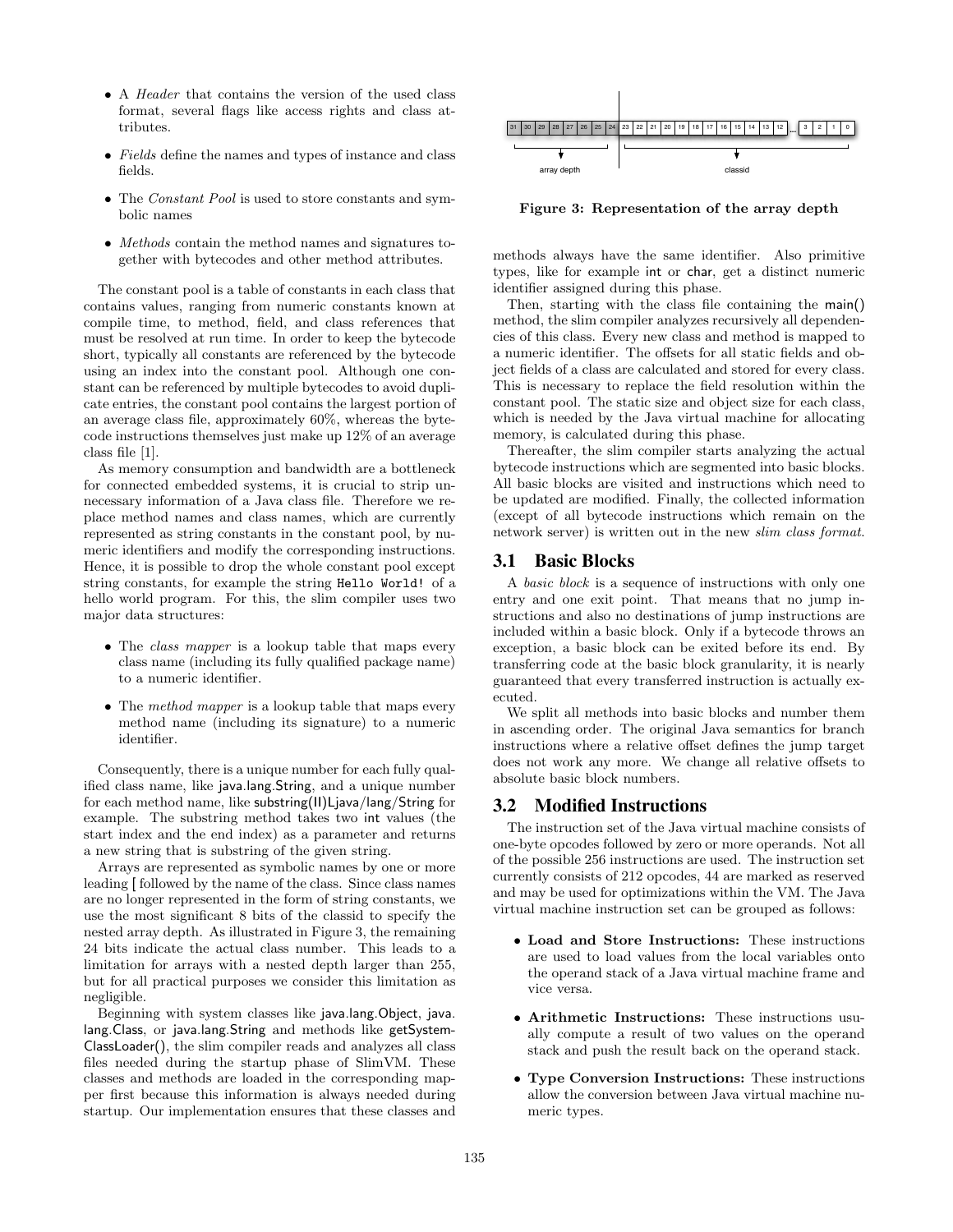- Object Creation and Manipulation: These instructions are used to create objects as well to put and to get values from that object.
- Operand Stack Management Instructions: Some instructions within the Java virtual machine directly manipulate the operand stack.
- Control Transfer Instructions: Branch instructions could cause the Java virtual machine to continue execution with an instruction other than the one following the branch instruction.
- Exceptions: An exception can be thrown either using a bytecode or by the Java virtual machine if an abnormal condition is detected.
- Method Invocation and Return Instructions: There are four instructions that invoke methods within the Java virtual machine:
	- 1. InvokeVirtual call instance methods of an object.
	- 2. InvokerInterface are used for methods defined in an interface.
	- 3. InvokeSpecial invokes constructors and other statically bound instance methods.
	- 4. InvokeStatic call static class methods.
	- 5. Return instructions are distinguished by their type.

At some point during every running Java program, methods, fields, classes, etc. must be resolved. The process of finding and replacing the symbolic reference with a direct reference is called resolution. Resolution in Java follows a simple scheme. The actual Java bytecode indexes into the constant pool. The constant at this index is either a primitive type which holds for example a field, method, or a classname, or it refers to other entries in the constant pool holding further information in order to resolve the correct field, method, class, etc.

Since all class files needed for execution of a Java program are analyzed on the server prior to execution on the mobile device and since we dropped the whole constant pool, we manipulated all instructions with a reference in the runtime constant pool.

As illustrated in Figure 4, the invokespecial opcode is no longer followed by an index into the runtime constant pool. The manipulated invokespecial opcode is followed by a numeric identifier for a class, a number for the corresponding method, and the number of the corresponding basic block.



Figure 4: Invokespecial comparison

Resolving virtual methods is not based on a virtual method table like in a common JVM. In our implementation the invokevirtual instruction is followed by the class identifier, the

method identifier and the basic block number of the base class. In order to get the number of arguments, the base class is resolved. Since we do know the arguments to be received by the virtual method, we are able to take the this pointer from the stack which lies beneath the arguments. Since each method has a unique identifier and since every method stores the unique numeric identifier of the superclass, we are able to resolve the correct method. Starting in the class of the dispatching object we traverse the superclass chain until a match is found. Invoking an interface method follows a similar scheme where the interface method of the base class is resolved first and then the method implementing that interface.

As illustrated in Figure 5, the original getfield opcode is followed by 2 bytes indicating the index into the runtime constant pool where the value to be pushed onto the operand stack is stored. The modified opcode is followed by an 1 byte identifier which indicates whether the field is 8 bytes or 4 bytes in size and therefore whether 8 bytes (long, double) or 4 bytes (int) are pushed onto the operand stack. Another 2 bytes indicate the offset within the object. Thus, pre-linking increases the size of every manipulated instruction, but makes the use of the constant pool redundant.



Figure 5: Getfield comparison

#### 3.3 Slim Class Format

Equally to an original class file, the slim class file represents exactly one class or interface and consists of a stream of bytes where multibyte data items are stored in big-endian order. Like an original class file, the slim file includes all information required to allocate memory on the heap like the static size and the object size of a class. Furthermore, the slim class holds flags indicating whether a class has a main method, a static constructor or is abstract. A slim class also provides information how many interfaces are implemented. In contrast to the original file format only a reduced constant pool is present in the file including constants for output purposes. For every method we store the unique method identifier, the number of basic blocks within that method and a flag in case the method is native. The biggest difference is that no bytecode instructions are present in a slim file. All bytecodes are kept separately in form of basic blocks on the server which can be requested individually.

#### 4. CLIENT-SIDE VM MODIFICATIONS

In order to support dynamic code loading, interpret modified instructions and to load classes in the new format, we customized the Java virtual machine JamVM. As illustrated in Figure 6, we modified parts of JamVM in order to make it feasible for our approach. Similar to a conventional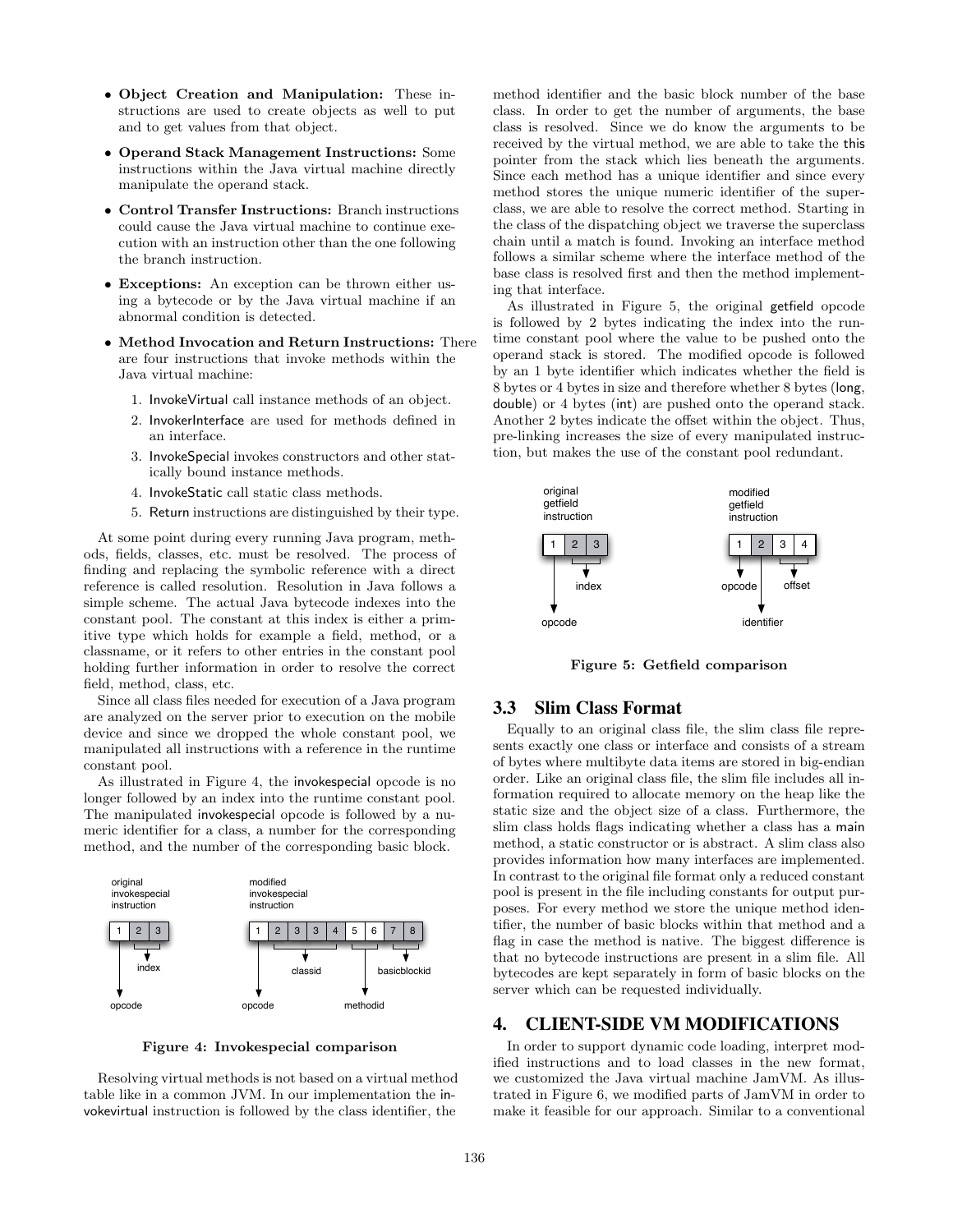JVM, where the Class Loader is responsible for the dynamic loading and thereby creating the internal data structure of classes, the Class Loader in SlimVM is in charge of loading classes but with the difference that the class information is requested over a Network client. This Network client is not only responsible for requesting class information, but also for requesting bytecode in form of basic blocks and meta information.



Figure 6: SlimVM architecture

Whenever execution of a new application is started, the client establishes a network connection to the server and starts with the initialization process. Once the virtual machine is initialized, the static method main() of the program to be executed is invoked and the first basic block of this method is requested from the server. In JamVM the Linker checks whether the class of an invoked method has been loaded so far or not. As linking in SlimVM is done on the server prior to execution on the client, the functionality of the Linker is limited to a simple Loader. Every time a new method is invoked, the Loader checks whether the class information of this method has been transferred to the mobile device so far or not. Once the class information is loaded in SlimVM, the Interpreter can directly request basic blocks over the network client. All class information and basic blocks requested once are stored on the mobile device which counteracts the overhead of transferring the same information over and over again. The modifications for SlimVM disregard garbage collecting.

While this approach usually works, there are four parts in the virtual machine that need additional support: dynamic class loading, reflection, exception handling, and the Java Native Interface.

#### 4.1 Dynamic Class Loading

If the client wants to load a class that was not part of the original class subset, we have to load and analyze it during runtime. The slim compiler takes the name of the class and loads it. Equal to the initial phase of slimcompiling, all classes referenced by an invoke method in this class are also analyzed, mapped in the classmapper and compiled into the slim class format.

#### 4.2 Reflection

By using reflection a program is able to to observe and to modify its own structure and behavior. Reflection gives access to class information, allows to read and write fields and even call methods of a class selected during run time. Since we change the representation of classes, methods and fields, we also have to adapt the way that reflection is handled within the VM.

For example, the reflection API is used to retrieve all constructors of a class using the method getConstructors(). This function returns an array of constructor objects. In our system, several flags define additional information for every method. These flags indicate access control or among others if a method is a constructor. For this example, we traverse all methods of the corresponding class and choose each method with the constructor flag set. In order to allocate enough memory for each object, we need the signature to calculate the size. The signature of the constructor public Foo(String mystring, int myint) is (Ljava/lang/String;I)V. We only use a short version of the signature that indicates whether the signature represents a class, an array or a primitive type. In our example, the signature is reduced to  $(L;I)V$ in SlimVM's approach. Retrieving fields with the API function getFields() for example is processed in a similar way. Also flags are stored for every method indicating the size and the access rights of every field.

Another example is retrieving the name of a class using reflection. Since every class stores its own unique class identifier it is possible to call back to the server with this number and retrieve the corresponding class name.

#### 4.3 Exception Handling

Usually exceptions in the Java virtual machine are handled with assistance of an exception table. Whenever an exception arises, the JVM performs a lookup into a table that stores ranges for exceptions and sets the program counter to the corresponding target where the exception code is present.

To support exception handling in SlimVM, we mapped every modified instruction to its original instruction. This mapping table is stored on the server. Whenever an exception occurs in the Java virtual machine, the client calls back to the server giving the numerical identifier of class and method, the number of the basic block and the offset within that basic block where the exception occurred. With this information the server is able to calculate back the original address where the exception occurred. Taking that address a lookup in the original exception table is performed where the offset to the exception code is stored. With this offset a lookup in the mapping table is performed where the corresponding basic block number of the catch block is stored. This data is sent back to the client and the corresponding basic block can be requested.

#### 4.4 Java Native Interface

The Java Native Interface [13] is a native programming interface that allows Java code to interoperate with applications (hardware and operating system specific programs) and libraries written in other languages, such as C, C++, and assembly. Many basic Java library classes depend on the JNI to provide functionality such as I/O file reading.

In the approach of SlimVM, all native functions are present on the mobile device. As we changed the representation of classes and methods, we offer six callback functions in order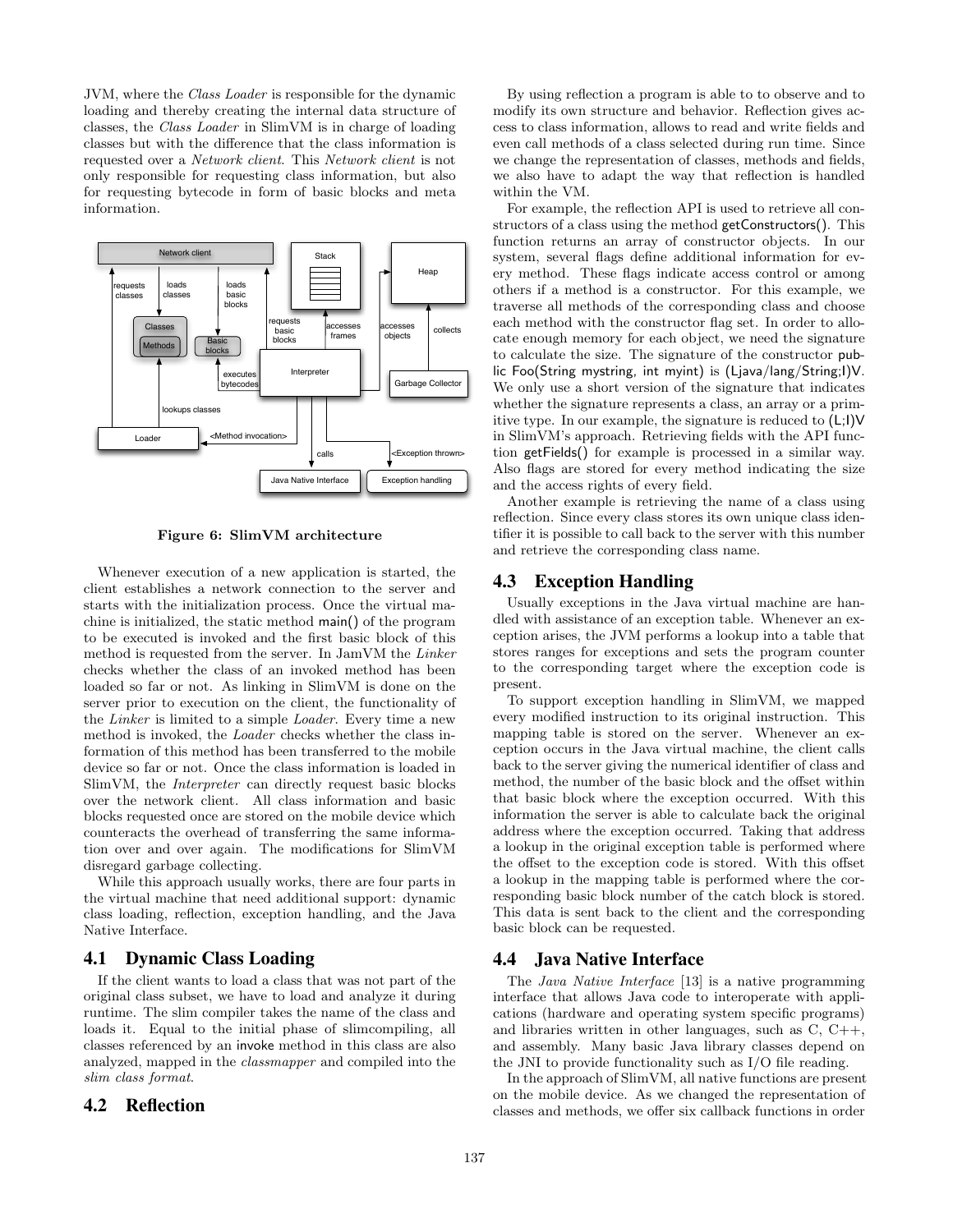to resolve meta information. These functions offer a way to resolve method ids to method names, class ids to class names and vice versa.

For example, a class should be loaded through the native function forName() which takes the name of the class to be loaded from the top of the stack. As illustrated in Figure 7, the client calls back to the server giving the name of the class to be loaded. The server takes that name and performs a lookup in the mapping table to resolve the correct id of that class. In case the requested class has not been analyzed on the server so far, it is now loaded. The process of dynamic class loading is described in more detail in Section 4.1.



Figure 7: Resolving process of JNI meta information

#### 5. EVALUATION

One of the initial claims of this paper is, to demonstrate the load overhead of a Java virtual machine. In the next section we present the results achieved by off target analyzing of Java class files, pre linking and on demand code loading.

The test environment consists of a client and a server running on two separated systems which are connected via a 2.4 GHz WLAN. On the server side we use BCEL version 5.2 for analyzing and modifying Java class files. The actual server functionality is integrated in BCEL and runs on an Intel Pentium 4 PC with 2.53 GHz CPU and 512 MB RAM. The used operating system for the server is Microsoft Windows XP Professional. The client consists of an Apple MacBook with 2 GB 667 MHz DDR2 SDRAM and a 2 GHz Intel Core 2 Duo. The used operating system on the MacBook is Mac OS X Leopard version 10.5.4. For the developed SlimVM, we modified and customized the Java virtual machine JamVM version 1.5.1.

We use a number of test programs and some selected benchmarks, tested on SlimVM and JamVM, to be able to compare the gathered results. We use a program with an empty main method, which is meant to pinpoint the startup overhead of SlimVM, a simple hello world application and a program which calculates the factorial of a given number. In order to be able to make some standardized and comparable statements we use some selected benchmarks: The Linpack [11] benchmark, which performs numerical linear algebra, like vector and matrix operations. The Scimark 2 [17] benchmark, which measures numerous computational kernels and summarizes the score in approximate Mflop/s. The FloatingPointCheck of Specjvm98 [20], which measures a number of floating point operations. The ArithBench and



Figure 8: Comparison of the class size

LoopBench of JavaGrande [3], which measure arithmetical and loop operations.

#### 5.1 Class Size Reduction

Stripping unnecessary information of a class file, using a different way for resolution of classes, methods and fields and dropping the constant pool makes it possible to shrink the size of a Java class for transferring runtime critical information to the client. The fact, that all bytecode instructions are swapped out to the server reduces the size of the slim class format in addition. However, as illustrated in Figure 8, we are able to reduce the size of Java classes by about 85%.

Dropping the constant pool of the class representation and pre-linking of basic blocks leads to an overhead for instructions in terms of multiple transfers of identical constants. For example, an integer constant is pushed on the stack five times in a while loop using the ldc instruction. In this case, one and the same integer constant is transferred to the client five times. We checked the most common classes like java.lang.Object, java.lang.Class, java.lang.String, etc. for the multiple use of integer constants and double constants. Our measurements show, that appearance of ldc instructions in these classes does not exceed four. Only once during our measurements, the same constant was shared by two load constant instructions. Thus, we consider the overhead of transferring the constant value as an operand of ldc instruction as negligible.

## 5.2 Saved Memory Space

One of the most interesting facts we discovered is, that a common JVM loads a high amount of a programs bytecode into memory even though few bytecode suffice for the correct execution of the program.

For a simple hello world program for example, we analyze 1,268 class files on the server whereas only 195 classes are loaded in SlimVM (as well as in JamVM) for execution of that program. The large number of analyzed classes is due to the fact that all classes referenced by an invoke instruction are loaded and analyzed recursively on the server. Furthermore, we analyze 38,800 basic blocks whereas only 1,000 basic blocks with a size of 48 KB are loaded. In contrast to JamVM, which loads 98 KB of bytecode instructions. As illustrated in Figure 9, this demonstrates, that about 50% of the bytecode instructions loaded by a virtual machine are not executed and therefore not needed for the correct execution of that program.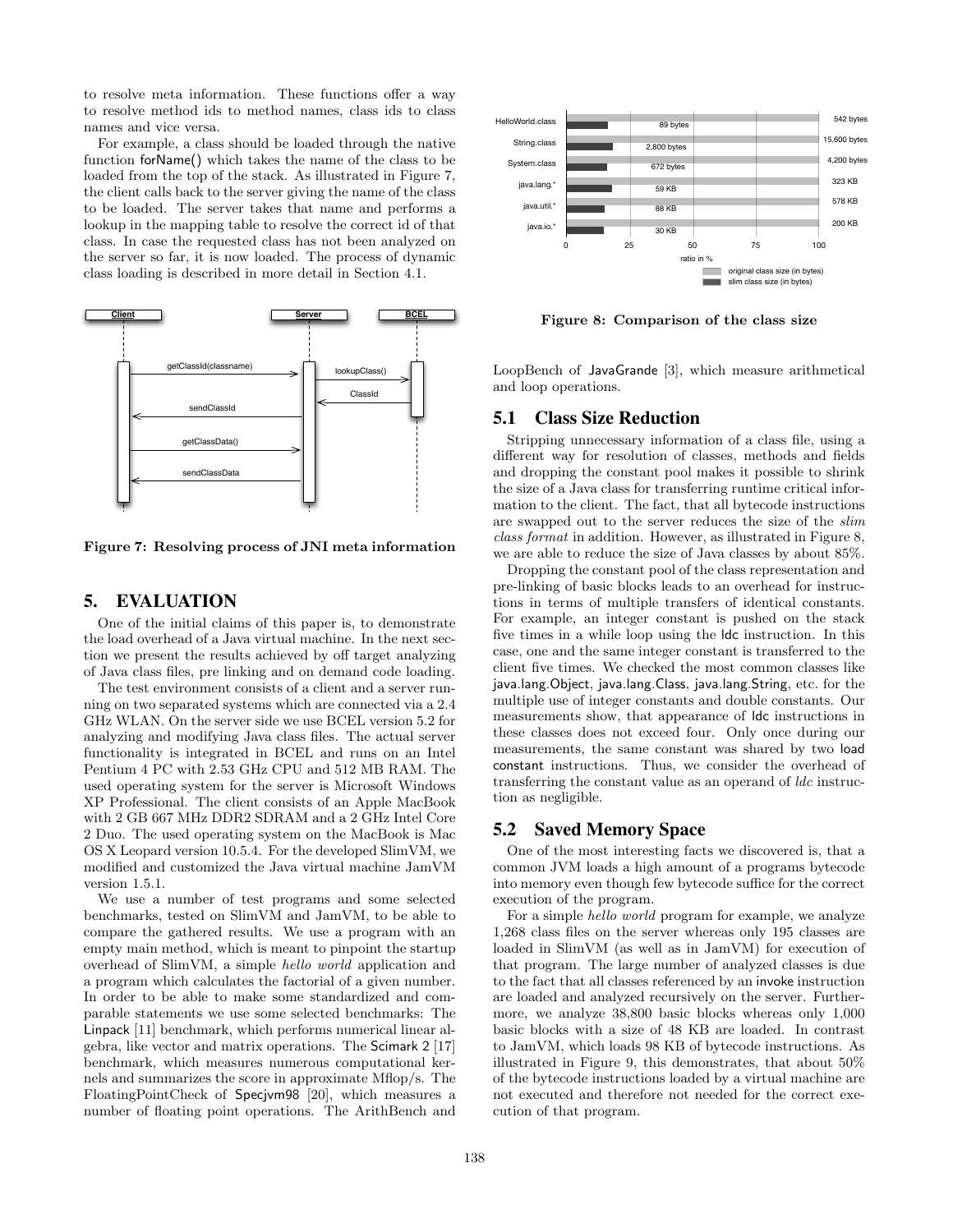

Figure 9: Space savings for lazy loading of bytecode instructions



Figure 10: Space savings for lazy loading of classes including bytecode instructions

Measured on the full GNU classpath library, which is about 15 MB in size, we reduce the code footprint for a simple hello world program to 159 KB, which is a reduction of more than 99%. Subtracting 116 KB which are needed for initialisation purpose of the virtual machine, we can execute that program by loading only 43 KB.

Figure 10 illustrates the ratio between bytecode loaded by SlimVM compared to memory loaded by JamVM. About 70% of the memory loaded by a common virtual machine are not needed to execute that program. This pinpoints the overhead of redundant code loaded by a common JVM.

#### 5.3 Runtime Distribution of Code Requested

Figure 11 shows the runtime distribution of code requested from the server for a hello world program. As illustrated, we record a continuous rise of code transfers for execution of the program. This is due to the fact that execution of that program uses different bytecodes and therefore they have to be requested and transferred from the server.

Figure 12 illustrates the runtime distribution of code requested for the FloatingPoint benchmark of SPECjvm98. This benchmark measures a number of floating point operations running through a for loop for one million times. Therefore code is only requested till the loop starts. Once the loop is started, no code has to be requested from the server because all bytecode transferred once, is stored on the client.

![](_page_6_Figure_9.jpeg)

Figure 11: Runtime distribution of code requested of a HelloWorld program

![](_page_6_Figure_11.jpeg)

Figure 12: Runtime distribution of code requested of the FloatingPointCheck benchmark of SPECjvm98

#### 5.4 Network Transfers

In order to execute a Java program on the client we support a number of callback functions to request class information in the new format, bytecode in form of basic blocks and functions to request meta information. As mentioned in Table 1 more than 1,500 callbacks are performed for the execution of a hello world program. The number of 12,000 callbacks for execution of the Scimark 2 benchmark is due to the fact that the native function arraycopy and the native function sin are called over and over. Every time a native function is invoked, the client calls back to the server in order to resolve a method number to a method name in order to call the correct native function.

Table 2 gives an overview of the transferred classes and basic blocks. For the Linpack benchmark for example, we analyse 39,000 basic blocks and 1,269 classes on the server whereas only 1,225 basic blocks and 206 classes are transferred to the client.

#### 5.5 Effect on Performance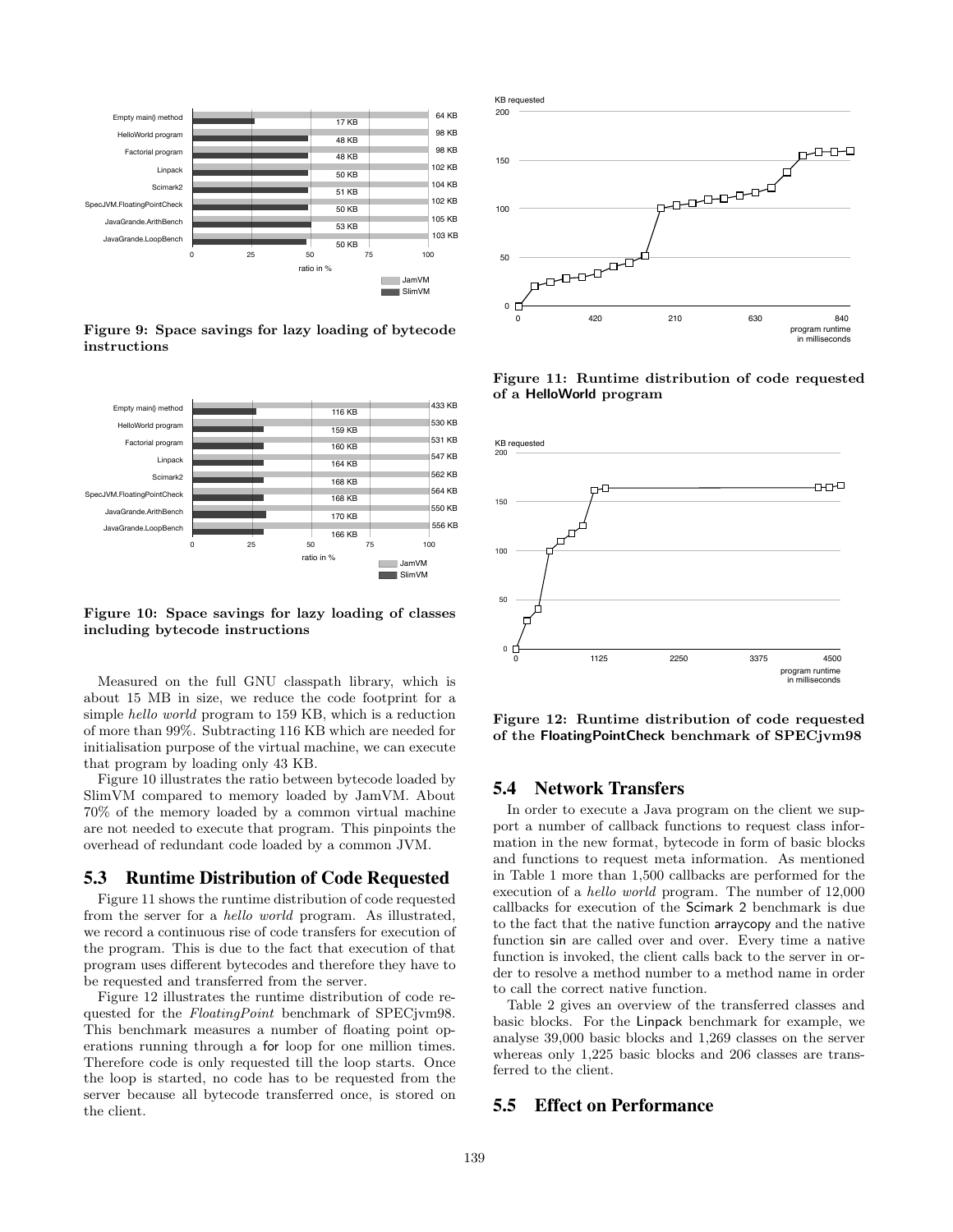|                                       | callbacks |
|---------------------------------------|-----------|
| $Empty \text{ main}() \text{ method}$ | 1,145     |
| HelloWorld program                    | 1,533     |
| Factorial program                     | 1,537     |
| Linpack                               | 1,698     |
| Scimark2                              | 12,227    |
| SpecJVM.FloatingPointCheck            | 1,907     |
| JavaGrande.ArithBench                 | 2,877     |
| JavaGrande.LoopBench                  | 1,966     |

|                            | classes | ВB      |
|----------------------------|---------|---------|
|                            | transf. | transf. |
| Empty main() method        | 150     | 796     |
| HelloWorld program         | 195     | 1,044   |
| Factorial program          | 195     | 1,048   |
| Linpack                    | 198     | 1,166   |
| Scimark2                   | 206     | 1,225   |
| SpecJVM.FloatingPointCheck | 205     | 1,122   |
| JavaGrande.ArithBench      | 204     | 1,218   |
| JavaGrande.LoopBench       | 203     | 1,131   |

#### Table 2: Classes and basic blocks transferred

The initial claim of SlimVM is to reduce the memory and code footprint for connected embedded Java virtual machines. We present an implementation with a simple execution mode where no optimization work for increasing the execution speed is done. The bottleneck of SlimVM is the network delay, which slows down the execution speed. Furthermore, we do not implement opcode rewriting or any other optimization which would make the presented virtual machine competitive with a conventional JVM.

Figure 13 and Figure 14 show two benchmarks of Java-Grande. The ArithBench calculates the number of additions, multiplications and divisions that can be executed over a certain period of time which is displayed in thousands of adds, multiplies and divides. The LoopBench measures the performance of looping constructs which is denoted in thousand iterations. As illustrated, SlimVM has a performance decrease in contrast to JamVM, which is furthermore caused by basic block jumps. A conventional JVM is able to make jumps for and back in the bytecode whereas SlimVM has to perform a lookup every time a basic block is going to be executed. In case the basic block has not been transferred to the mobile device, it has to be requested from the server which takes additional time which decreases the performance. well known zip [16] compression mechanism. JAR reduces 0

#### 6. RELATED WORK

Many researchers have identified the importance of code size reduction, dead code elimination and bytecode compression for ensuring Java's success on embedded systems. Our work does not only contribute to shrink the size of Java applications, but also to examine a more efficient intermediate representation for transferring Java applications.

The standard means of packaging Java class files for distribution and storage is Sun's JAR [22] file format, which aggregates many Java class files as a single unit using the

![](_page_7_Figure_9.jpeg)

Figure 13: ArithBench section of JavaGrande

![](_page_7_Figure_11.jpeg)

Figure 14: LoopBench section of JavaGrande

the size of Java class files by almost 50% and can be executed by any Java virtual machine.

Bradley et al. present a format called Jazz [2]. Similar to JAR, Jazz bundles a number of class files together and compresses them. They eliminate redundant constant pool entries and combine the constant pools of all compressed classes so that method names, signatures, integer constants only appear once in the constant pool, no matter how many classes make use of it. This reduces the data to 25% of its original size.

Pugh presents a custom compressed format for collections of Java class files called the wire-code format [18]. A compressor transforms JAR files into the wire-code format and reduces the size by sharing information across class files. Furthermore, Pugh encodes method types as an array of classes containing the return and argument types instead of using strings. Finally, generic attributes are eliminated by using additional flags in the access flags section. The wirecode format is typically 50% - 80% smaller than the original JAR file using the compression algorithm gzip [7].

Rayside et al. present an effective solution for the conflicting requirements of code size reduction and execution per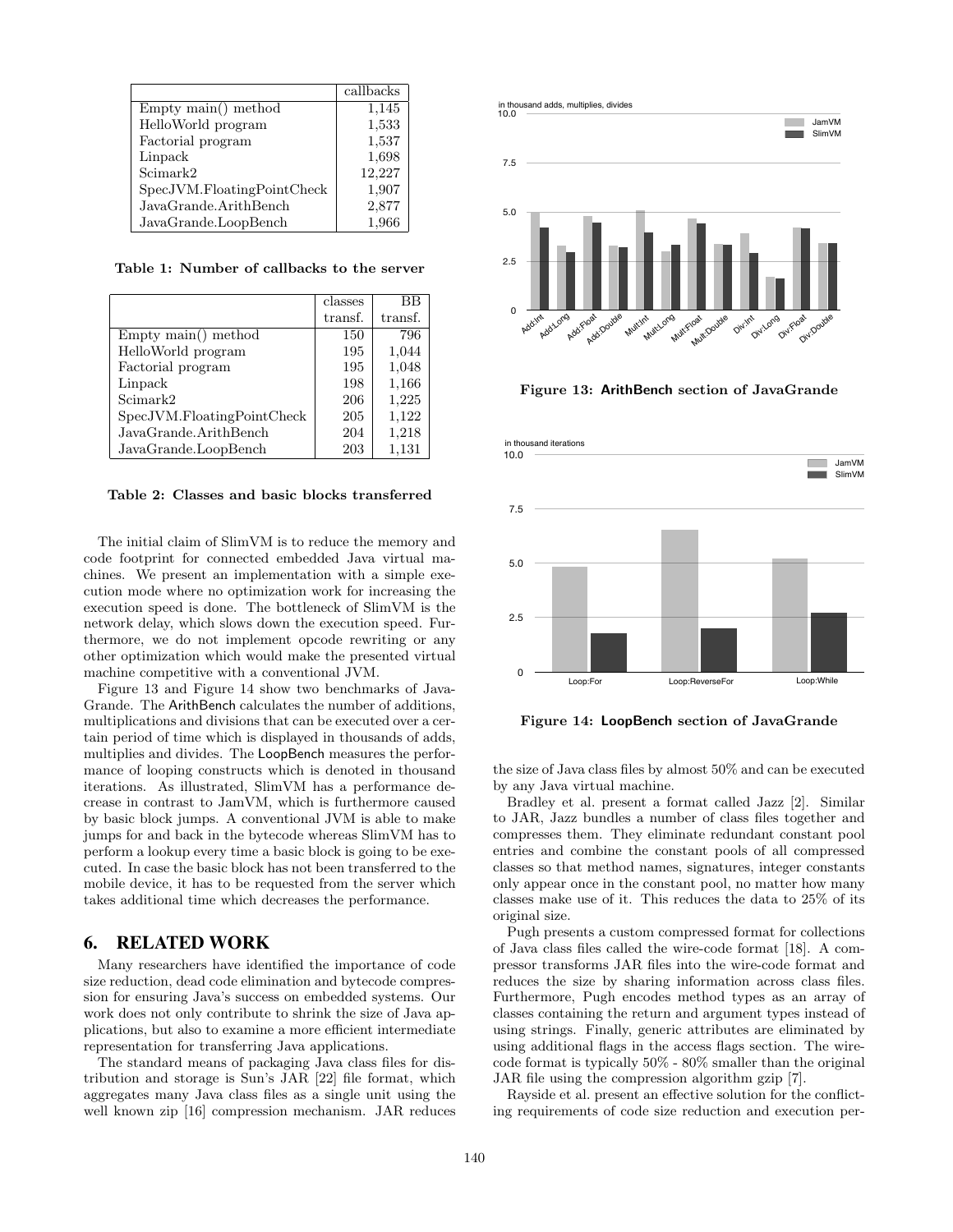formance called compact Java binaries [19]. To reduce the size of the constant pool they explicitly represent the package tree structure and the hierarchical organization of types in Java. Due to this alteration it is possible to replace string references to types with indices to the explicit representation. Furthermore they separate opcodes from operands applying different techniques like using the Huffman algorithm in order to reduce the number of bits required to represent the most frequent opcodes. Rayside et al. modified the constantpool and the code attribute of class files in a way that their evaluation shows a typical size reduction of 25% for class files and 50% for JAR files.

Clausen et al. present in their work Java Bytecode Compression for Low-End Embedded Systems [5] that factorization of common Java bytecode instructions can reduce the memory footprint, on average, to 85% of its original size with a minimum time penalty.

Latendresse and Feeley [12] use canonical Huffman codes to create an instruction set for a customized VM and present an implementation of that machine that directly executes this compact code. Their approach creates either new instructions in order to replace a sequence of instructions, or a basic instruction with a new format for the operands. Their compression factors highly depend on the original bytecode, but typically vary between 30% and 60%.

Yang [26] reduces the overall memory footprint of the constant pool to about 87% of their original size by performing pre-resolution. Close to our work, he resolves all references to other class definitions in the constant pool but does not support dynamic binding.

Most former work on dead code elimination is focused on improving the efficiency of a program. Butts [4] has shown that approximately 3% to 16% dead or unreachable code exists in programs.

Franz and Kistler present slim binaries [9], a compact platform-independent program representation, which is designed to be translated into binary code by an optimized JIT compiler. Based on the fact that different parts of a program are often similar to each other, these similarities are exploited by using an predictive compression algorithm which allows the encoding of recurrent subexpressions in a program space efficiently. Their approach can reduce the size of a complete application by factor of three.

Ernst et al. present a compressed executable called BRISC [8], an interpretable VM code with about the same size as an non-interpretable gzipped x86 program. They assume transmission and memory as the two most important criteria for the execution of a program. Unlike slim binaries which compresses full executables, they compress only code segments. They scan the input program over and over and add frequently occurred instructions to a dictionary and calculate the program size reduction if the candidate were added to the dictionary minus the number of bytes needed to represent the instruction pattern in the dictionary. Once a dictionary is created, the dictionary followed by the modified input program are written to the BRISC file. As the results show, BRISC is a good mobile program representation choice which is competitive with gzip in size.

Titzer et al. present a dynamic VM where all code, data and VM features are packed into a binary image [24]. Feature analysis detects unused code and data. Furthermore, Java features are also subject to be removed from the VM if the application does not use them. The memory footprint for non-heap memory allocation can be reduced by up to 75%.

#### 7. CONCLUSION AND OUTLOOK

We have presented a Java virtual machine for persistent connected embedded devices. Off-target loading and verification allows us to leave all application and library class files on the server. The client part of our VM requests only information that is needed for executing a program.

Our results show that the transfer size of applications is reduced by up to 70% in comparison to lazy class loading with standard Java class files.

In comparison to previous work, we completely switch to basic block granularity. No dispensable instruction is sent to the mobile device at all. We are also supporting now Java features such as the standard library, JNI, reflection, and complete exception handling.

As far as future work is concerned, we are particularly interested in adding dynamic code request analysis on the server side. We want to keep track of all basic blocks that are requested from the client and use this information to calculate the likelihood of following basic blocks. Depending on our heuristics and parameters like network-bandwidth or memory constraints on the client side we can combine basic blocks that are transfered to the client and therefore reduce the number of requests and execution time.

We are also interested in exploring on-target verifiable code compaction. Our current framework relies on a trusted communication channel between the loader and the target device. We believe it is possible to make our wire format verifiable by the target device without adding a significant meta information overhead. This would relax the requirements on the communication channel with the off-target loader.

#### Acknowledgment

This research effort is partially funded by the National Science Foundation (NSF) under grant CNS-0615443. The U.S. Government is authorized to reproduce and distribute reprints for Governmental purposes notwithstanding any copyright annotation thereon. The views and conclusions contained herein are those of the authors and should not be interpreted as necessarily representing the official policies or endorsements, either expressed or implied, of the National Science Foundation (NSF), or any other agency of the U.S. Government.

# 8. REFERENCES

- [1] D. N. Antonioli and M. Pilz. Analysis of the Java class file format. Technical report, Department of Computer Science, University of Zurich, 1998.
- [2] Q. Bradley, R. N. Horspool, and J. Vitek. JAZZ: An efficient compressed format for Java archive files. In Proceedings of the Conference of the Centre for Advanced Studies on Collaborative Research, pages 294–302. IBM Press, 1998.
- [3] J. M. Bull, L. A. Smith, M. D. Westhead, D. S. Henty, and R. A. Davey. A benchmark suite for high performance Java. Concurrency: Practice and Experience, 12(6):375–388, 2000.
- [4] J. A. Butts and G. Sohi. Dynamic dead-instruction detection and elimination. In ASPLOS-X: Proceedings